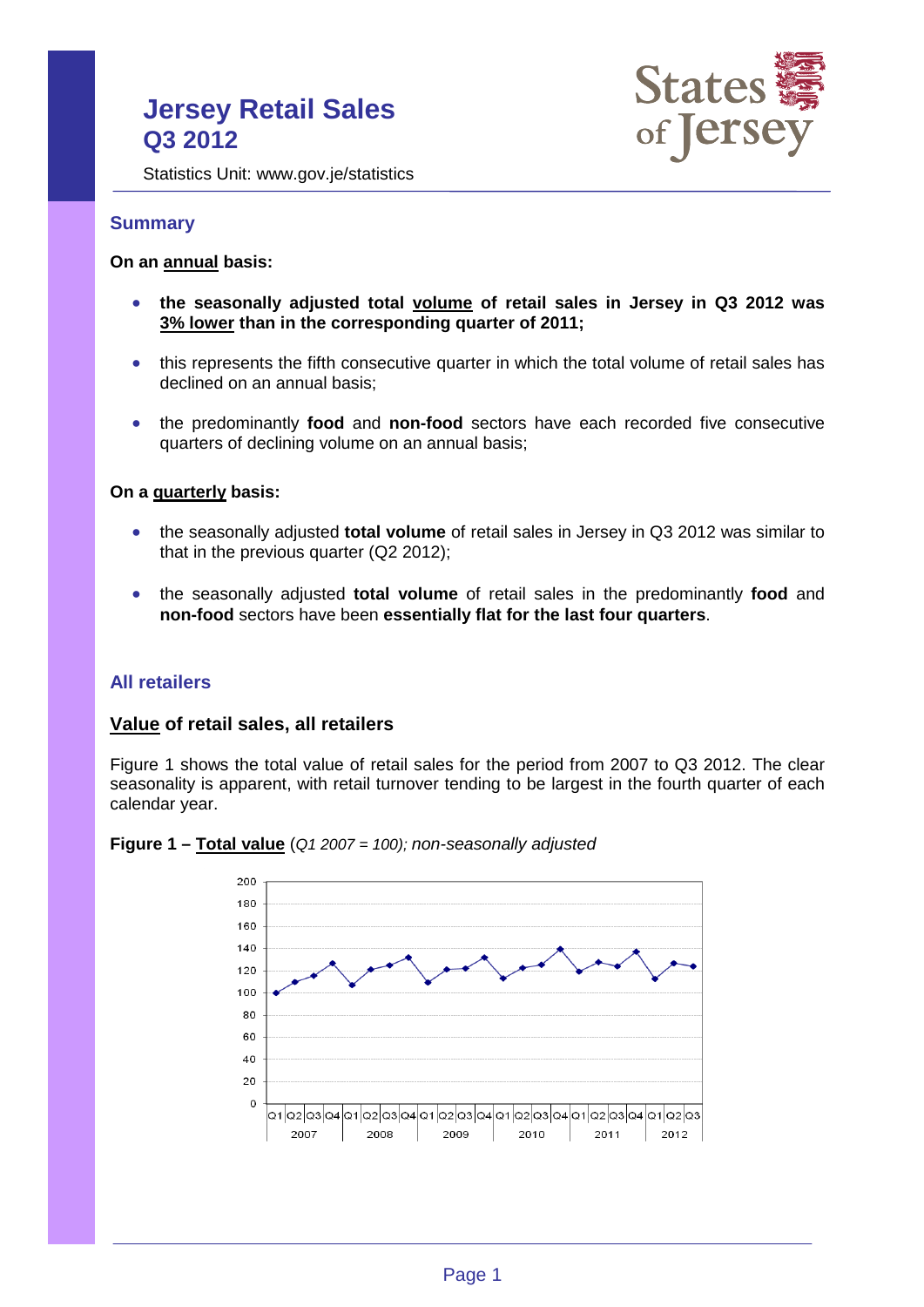Comparing the same quarter in a given year with that of a year earlier (Figure 2) shows that each quarter from early 2010 to Q3 2011 had seen an increase in the total value of retail sales on an annual basis $^1$  $^1$ .

In contrast, the latest four quarters (Q4 2011 to Q3 2012) have each recorded decreases in total value on an annual basis.





On a quarterly basis, the seasonal adjusted total value in Q3 2012 was similar to that in Q2 2012 (see Annex Table A1).

#### **Volume of retail sales, all retailers**

The volume index series<sup>[3](#page-1-1)</sup> is derived from the value series by use of deflators<sup>[4](#page-1-2)</sup> which remove the effect of price changes. The seasonally adjusted total volume index, from which seasonal and calendar effects are also removed, is shown in Figure 3a.

**Figure 3a – Total Volume**; (*Q1 2007 = 100); seasonally adjusted*



<sup>1</sup> The increase in the rate of the Good and Services Tax (GST) from 3% to 5% in June 2011 was a contributing factor to the annual changes in value recorded in each of the four quarters from Q3 2011 to Q2 2012.<br><sup>2</sup> Annual percentage changes shown as labels in figures are rounded to the nearest integer.

<span id="page-1-1"></span><span id="page-1-0"></span><sup>&</sup>lt;sup>3</sup> A volume index is an average of the proportionate changes in the quantities of a specified set of goods between two periods of time.

<span id="page-1-2"></span><sup>&</sup>lt;sup>4</sup> The deflators used are a weighted combination of the relevant section level indices of the Retail Prices Index (RPI). Following the recent methodological changes incorporated in the Retail Sales publication produced by the UK Office for National Statistics, the price deflators applied are harmonic means of the corresponding RPI section indices.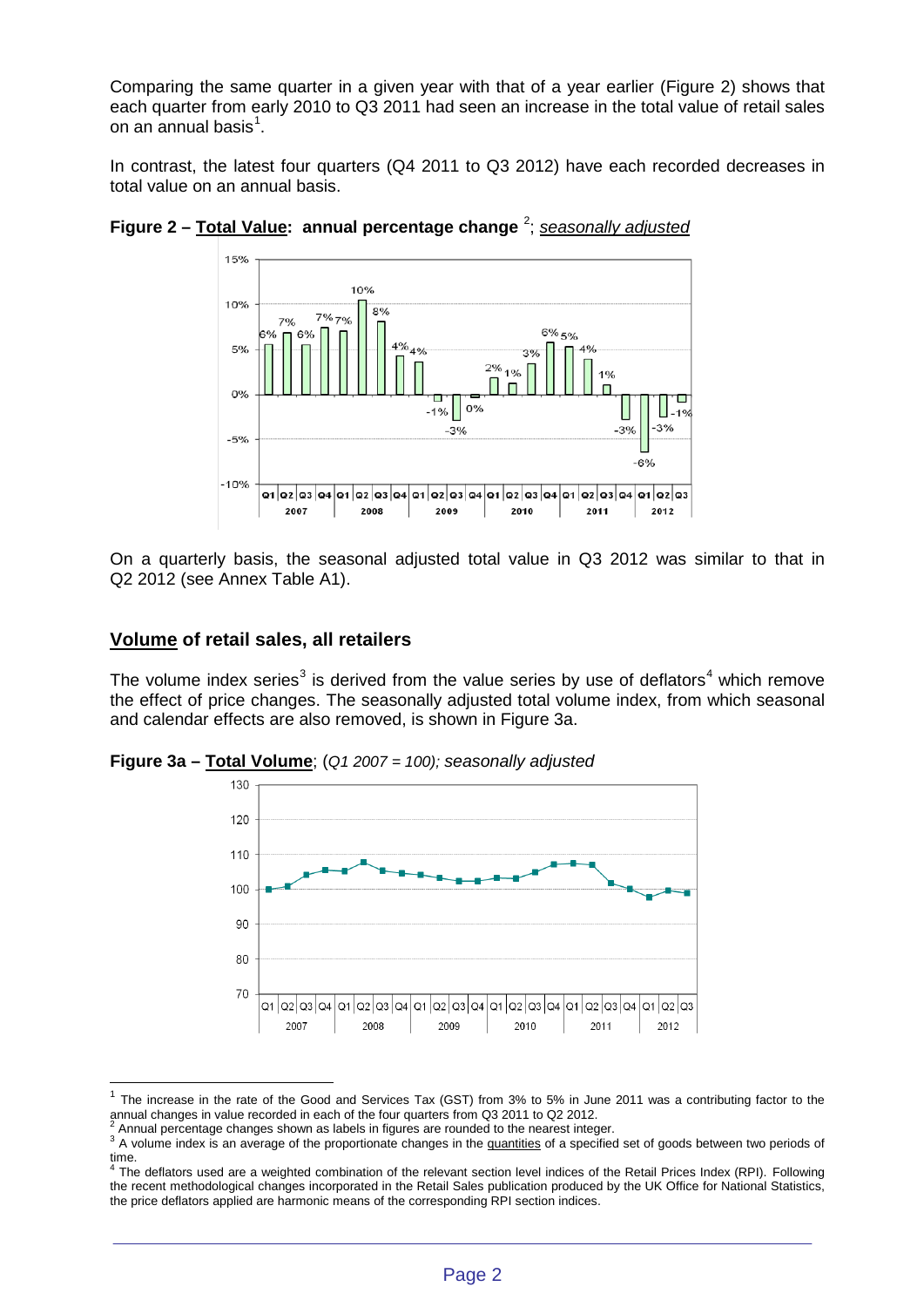After a notable decline recorded between Q2 and Q3 2011, the seasonally adjusted total volume of retail sales has remained substantially flat on a quarterly basis for the last four quarters (see Figure 3a). The total volume of retail sales in the latest quarter (Q3 2012) was essentially at the same level (down by less than 1%) compared with the previous quarter (Q2 2012).

On an annual basis, each of the latest five quarters have recorded falls in total volume compared with the corresponding quarters of the previous year (Figure 3b); the most recent quarter, Q3 2012, recorded a decline of 3% compared with Q3 2011.



**Figure 3b – Total Volume: annual percentage change**; *seasonally adjusted*

## **Sector summaries**

The "Predominantly food" sector is comprised of supermarkets, convenience stores and other small food stores.

The "Predominantly non-food" sector is comprised of three sub-categories: Household goods; Textiles, clothing and footwear; and Non-food specialised stores.

The survey returns within each sub-category are analysed separately and then aggregated to produce value and volume estimates for each sector.

### **Value of retail sales (seasonally adjusted)**

The total value of retail sales in predominantly **food** stores has remained essentially flat on an annual basis for each of the last four quarters (see Figure 4a).

After seeing some growth on an annual basis in late 2010 and early 2011, the predominantly **non-food** sector has recorded a decline in total value on an annual basis for each of the last five quarters (see Figure 4b).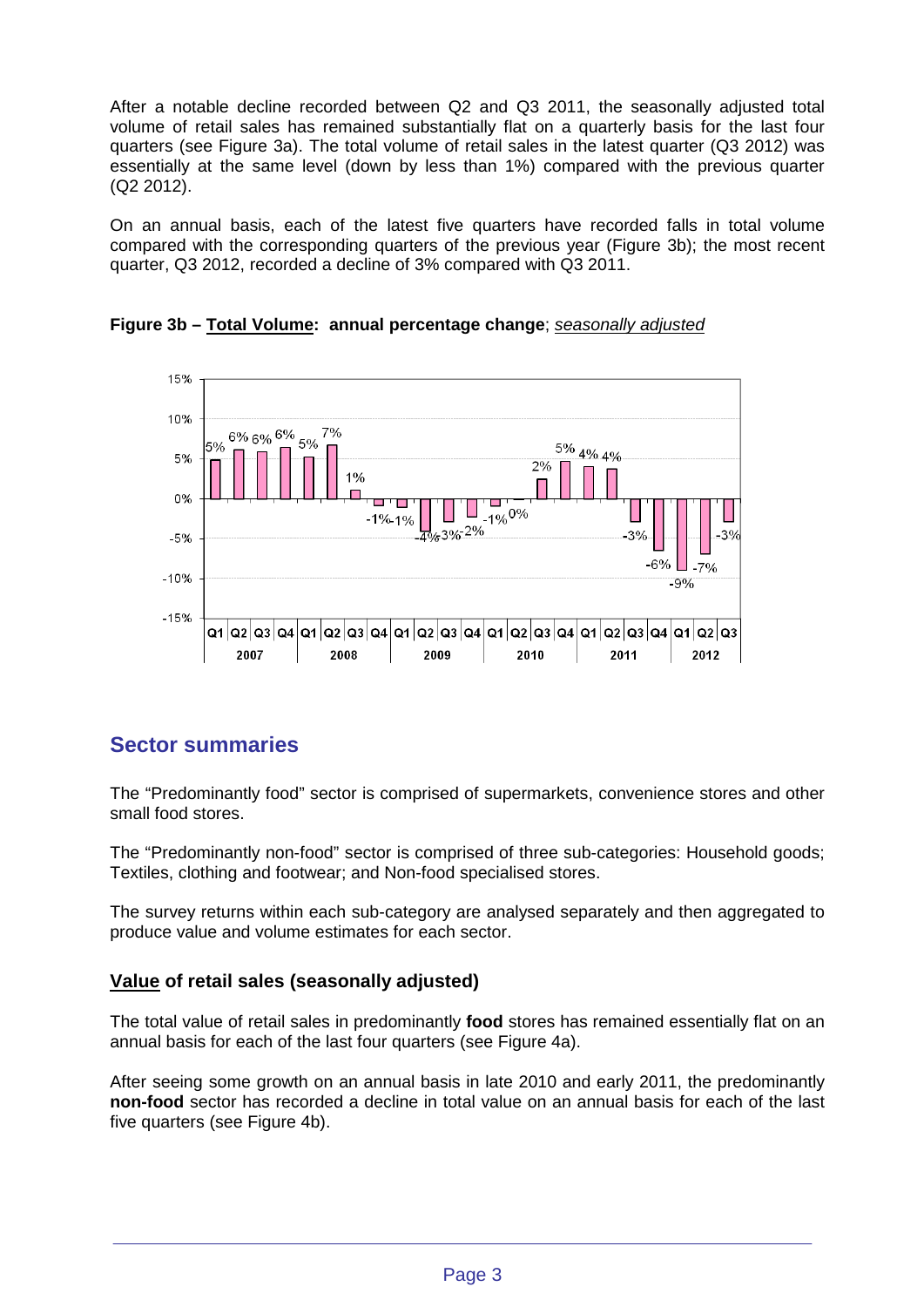#### **Figure 4 – Value of retail sales in predominantly food and non-food stores; annual percentage change**; *seasonally adjusted*



*s.a. = seasonally adjusted*

## **Volume of retail sales (seasonally adjusted)**



#### **Figure 5 – Volume indices of retail sales in predominantly food and non-food stores;** *seasonally adjusted*

On a quarterly basis, the total volume of retail sales in predominantly **food** stores has been essentially flat for the last four quarters (Figure 5a).

On annual basis, the total volume of retail sales in predominantly **food** stores has declined in each of the last five quarters. The latest quarter, Q3 2012, recorded a decrease in volume of 3% compared with the corresponding quarter of 2011 (see Figure 6a and Appendix Table A1).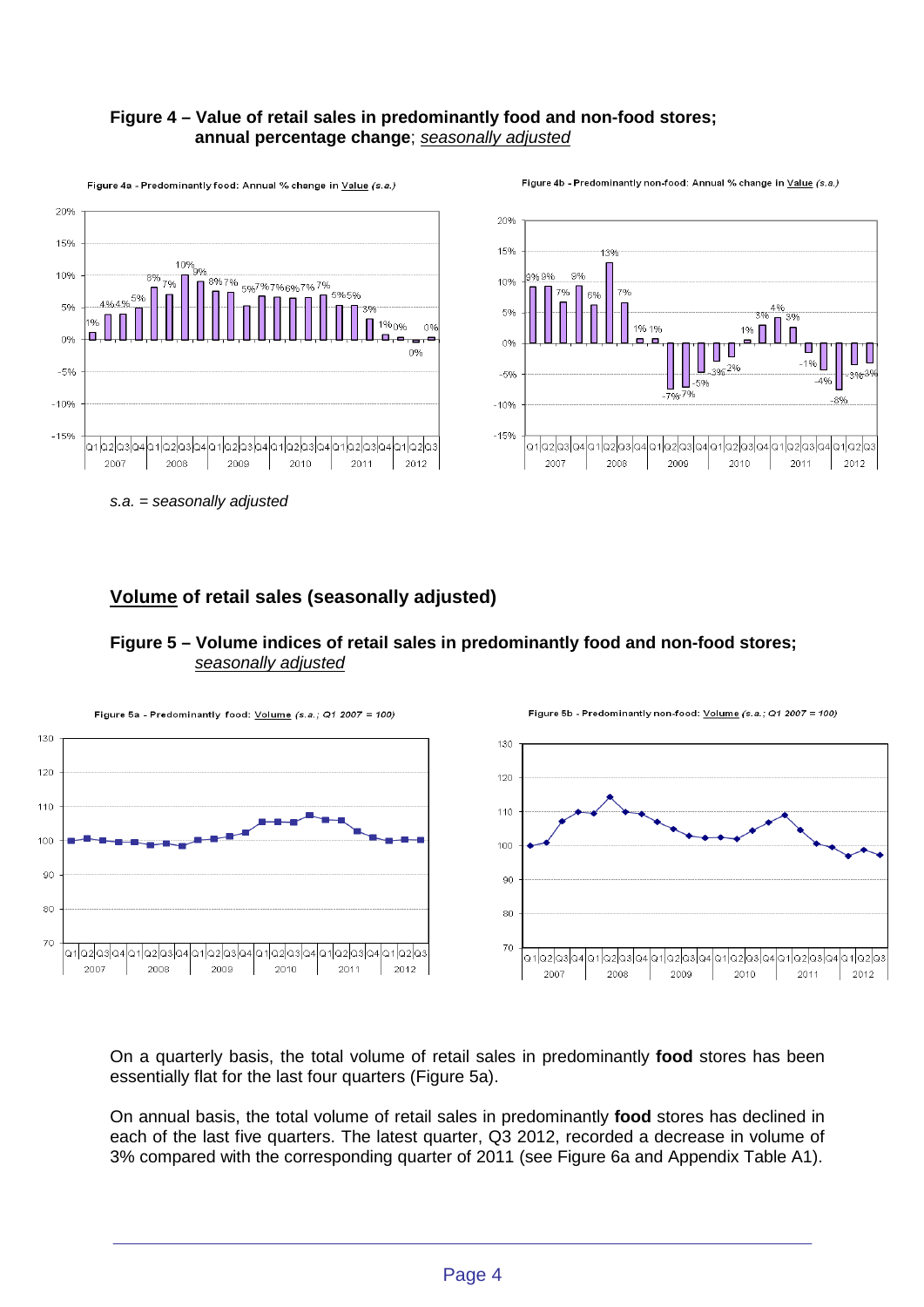On a quarterly basis, compared with the periods of growth and decline seen in 2010 and 2011, the total volume of retail sales in predominantly **non-food** stores has remained relatively flat for the last four quarters (see Figure 5b); the volume in the latest quarter (Q3 2012) was about 1% lower than in the previous quarter, Q2 2012.

On an annual basis, the total volume of retail sales in predominantly **non-food** stores has declined in each of the last five quarters (see Figure 6b). The total volume in the most recent quarter (Q3 2012) was 3% lower than in the corresponding quarter of 2011.

#### **Figure 6 – Volume of retail sales in predominantly food and non-food stores; annual percentage change**; *seasonally adjusted*





*s.a. = seasonally adjusted*

*Statistics Unit 5 December 2012*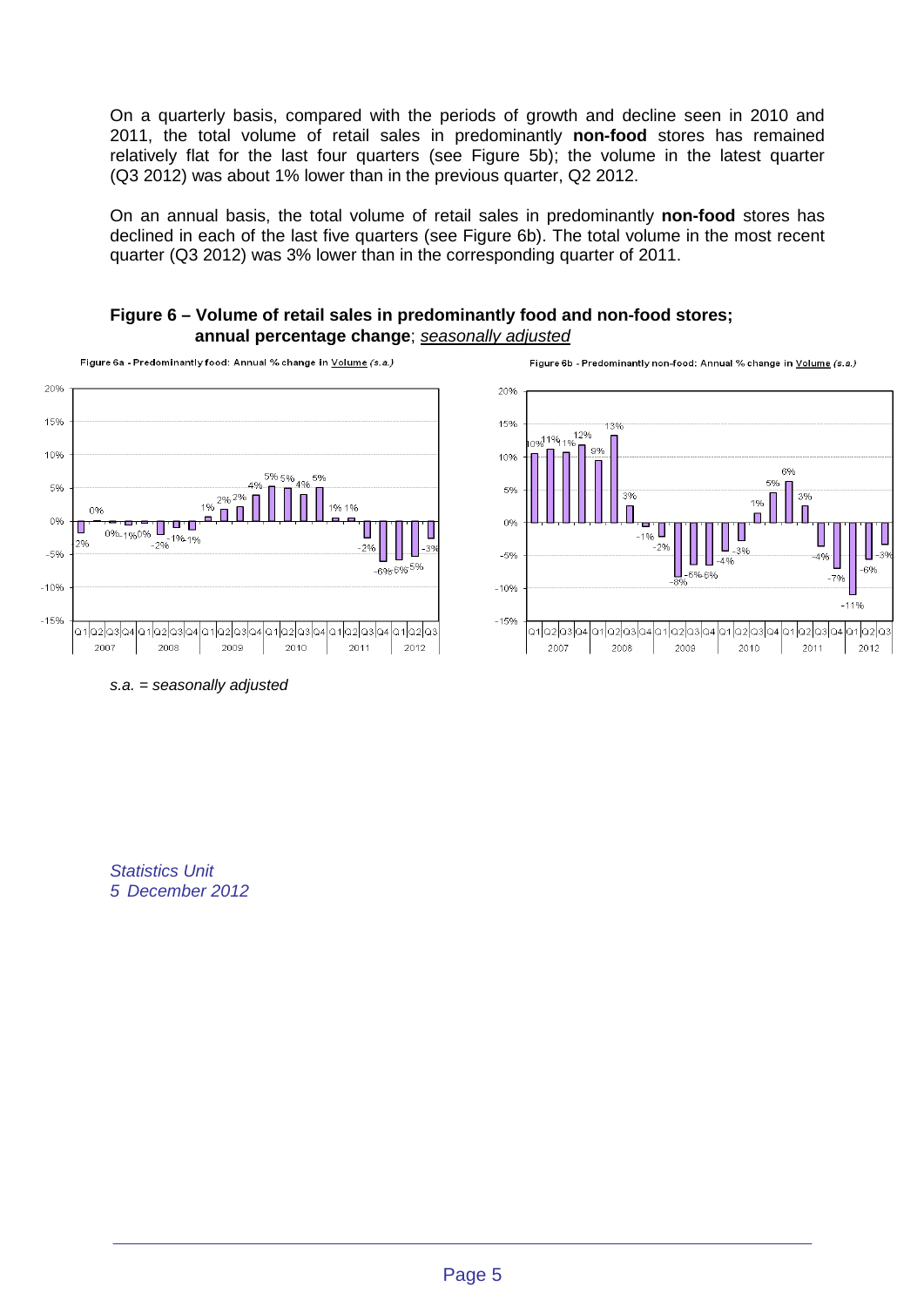## **Appendix**

## **Table A1: Value: Non-seasonally adjusted and seasonally adjusted** *(Q1 2007 = 100)*

|            | <b>Value Non-Seasonally Adjusted</b> |                       |                           | <b>Value Seasonally Adjusted</b> |                              |                           | <b>Volume Seasonally Adjusted</b> |                       |                           |
|------------|--------------------------------------|-----------------------|---------------------------|----------------------------------|------------------------------|---------------------------|-----------------------------------|-----------------------|---------------------------|
|            | All<br>Retail                        | Predominantly<br>Food | Predominantly<br>Non-Food | All<br>Retail                    | <b>Predominantly</b><br>Food | Predominantly<br>Non-Food | All<br><b>Retail</b>              | Predominantly<br>Food | Predominantly<br>Non-Food |
| Q1 2005    | 87.6                                 | 92.1                  | 84.2                      | 88.0                             | 93.0                         | 84.2                      | 90.1                              | 100.2                 | 82.6                      |
| Q2 2005    | 98.6                                 | 102.7                 | 95.6                      | 90.5                             | 95.7                         | 86.7                      | 92.1                              | 101.0                 | 85.5                      |
| Q3 2005    | 101.6                                | 105.1                 | 99.0                      | 90.8                             | 97.3                         | 86.0                      | 91.9                              | 101.3                 | 84.8                      |
| Q4 2005    | 110.0                                | 104.2                 | 114.4                     | 92.8                             | 98.3                         | 88.8                      | 93.3                              | 101.3                 | 87.4                      |
| Q1 2006    | 94.5                                 | 98.3                  | 91.6                      | 94.7                             | 98.9                         | 91.6                      | 95.3                              | 101.8                 | 90.5                      |
| Q2 2006    | 102.8                                | 105.4                 | 100.9                     | 94.4                             | 98.5                         | 91.4                      | 95.1                              | 100.7                 | 90.9                      |
| Q3 2006    | 109.8                                | 106.5                 | 112.2                     | 98.2                             | 99.1                         | 97.5                      | 98.4                              | 100.4                 | 96.9                      |
| Q4 2006    | 117.9                                | 105.8                 | 127.0                     | 99.1                             | 99.8                         | 98.5                      | 99.2                              | 100.3                 | 98.3                      |
| Q1 2007    | 100.0                                | 100.0                 | 100.0                     | 100.0                            | 100.0                        | 100.0                     | 100.0                             | 100.0                 | 100.0                     |
| Q2 2007    | 109.8                                | 109.3                 | 110.2                     | 100.9                            | 102.4                        | 99.9                      | 100.9                             | 100.8                 | 101.0                     |
| Q3 2007    | 115.8                                | 110.4                 | 119.8                     | 103.6                            | 103.0                        | 104.1                     | 104.2                             | 100.2                 | 107.2                     |
| Q4 2007    | 127.0                                | 111.1                 | 138.8                     | 106.4                            | 104.7                        | 107.8                     | 105.6                             | 99.7                  | 109.9                     |
| Q1 2008    | 107.3                                | 108.7                 | 106.2                     | 107.1                            | 108.1                        | 106.3                     | 105.3                             | 99.7                  | 109.5                     |
| Q2 2008    | 121.1                                | 116.4                 | 124.6                     | 111.5                            | 109.6                        | 112.9                     | 107.7                             | 98.8                  | 114.4                     |
| Q3 2008    | 124.9                                | 121.2                 | 127.7                     | 112.0                            | 113.5                        | 111.0                     | 105.4                             | 99.2                  | 110.0                     |
| Q4 2008    | 131.9                                | 120.3                 | 140.5                     | 111.0                            | 114.2                        | 108.6                     | 104.7                             | 98.5                  | 109.3                     |
| Q1 2009    | 109.2                                | 118.6                 | 102.3                     | 111.0                            | 116.3                        | 107.0                     | 104.2                             | 100.3                 | 107.1                     |
| Q2 2009    | 121.3                                | 124.1                 | 119.2                     | 110.7                            | 117.7                        | 104.5                     | 103.3                             | 100.5                 | 105.0                     |
| Q3 2009    | 122.1                                | 128.1                 | 117.6                     | 108.8                            | 119.5                        | 103.2                     | 102.4                             | 101.3                 | 103.0                     |
| Q4 2009    | 132.2                                | 128.2                 | 135.1                     | 110.6                            | 121.9                        | 103.5                     | 102.3                             | 102.4                 | 102.3                     |
| Q1 2010    | 113.0                                | 127.1                 | 102.6                     | 113.0                            | 124.0                        | 103.9                     | 103.3                             | 105.6                 | 102.6                     |
| Q2 2010    | 122.5                                | 132.6                 | 115.0                     | 112.1                            | 125.3                        | 102.2                     | 103.2                             | 105.5                 | 102.1                     |
| Q3 2010    | 125.6                                | 134.4                 | 119.1                     | 112.6                            | 127.3                        | 103.7                     | 104.9                             | 105.5                 | 104.5                     |
| Q4 2010    | 139.7                                | 139.7                 | 139.7                     | 117.0                            | 130.4                        | 106.6                     | 107.2                             | 107.6                 | 107.0                     |
| Q1 2011    | 119.2                                | 132.6                 | 109.3                     | 119.0                            | 130.7                        | 108.2                     | 107.4                             | 106.1                 | 109.0                     |
| Q2 2011    | 127.7                                | 141.2                 | 117.7                     | 116.5                            | 132.0                        | 104.8                     | 107.1                             | 106.1                 | 104.7                     |
| Q3 2011    | 124.1                                | 137.5                 | 114.1                     | 113.8                            | 131.4                        | 102.2                     | 101.9                             | 102.9                 | 100.7                     |
| Q4 2011    | 137.3                                | 140.9                 | 134.6                     | 113.8                            | 131.5                        | 101.9                     | 100.2                             | 101.1                 | 99.5                      |
| Q1 2012    | 112.7                                | 129.0                 | 100.6                     | 111.4                            | 131.2                        | 100.1                     | 97.8                              | 100.0                 | 97.0                      |
| Q2 2012(r) | 127.0                                | 141.0                 | 116.6                     | 113.1                            | 131.6                        | 101.2                     | 99.7                              | 100.5                 | 98.8                      |
| Q3 2012    | 124.1                                | 138.8                 | 113.1                     | 112.8                            | 131.9                        | 99.0                      | 99.0                              | 100.3                 | 97.4                      |

#### **Volume: Seasonally adjusted** *(Q1 2007 = 100)*

(r) revised: some estimates for Q2 2012 shown in Table A1 have been revised compared with the previous publication due to the provision of more recent manpower data; the estimates for Q3 2012 have been revised due to improvements in the seasonal adjustment Eurostat Demetra software package